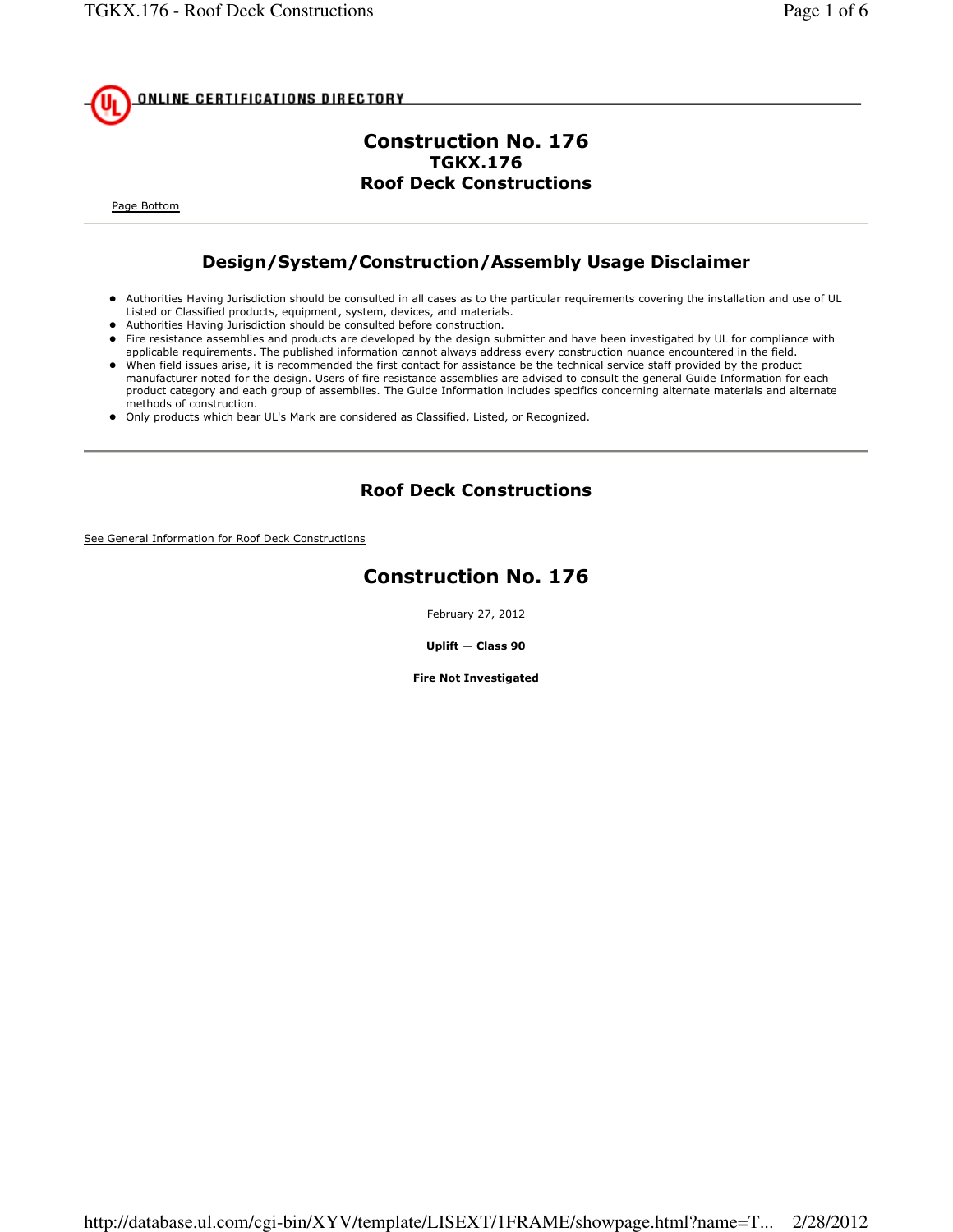

1. Metal Roof Deck Panels\* — No. 24 MSG min gauge coated steel, 16 in. max width. Panels continuous over two or more spans. End lap to occur over purlins with panels overlapped 6 in. with lap beginning 1 in. from purlin rib and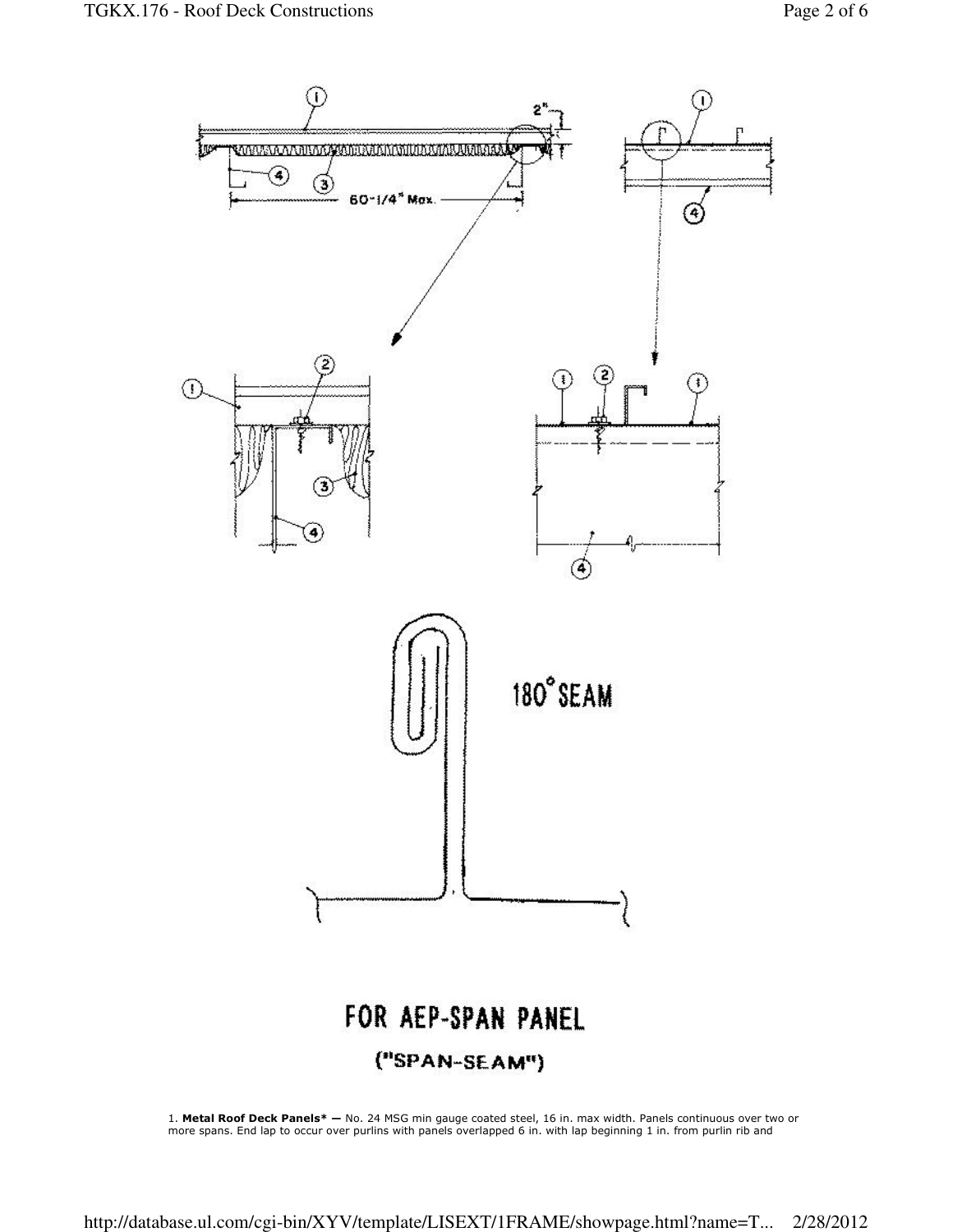extending across purlin flange. Side joints to be crimped with a special motorized crimper to a minimum 45 degree angle. A bead of sealing compound may be used at panel end and side laps. For Morin Corp., seams may be 45°, 90°, or 180°.

A-1 METAL ROOF SYSTEMS (View Classification) - "MPSS-2"

A & S BUILDING SYSTEMS L P (View Classification) - "BattenLok", "BattenLok HS" or "SuperLok"

A-LERT ROOF SYSTEMS (View Classification) — "A-Lert Loc"

AEP SPAN, DIV OF ASC PROFILES (View Classification) - "Span-Lok" or "Span-Lok HP" (90° Seam) or "SpanSeam" (180° Seam)

ADVANCED ROOFING TECHNOLOGY INC (View Classification) — "ARTK 12" and "ARTK 16"

ALLWINE ROOFING & CONSTRUCTION INC (View Classification) - "A2-16", "A2-16 Fluted" and "A2-16 with Clip Offset"

ARCHITECTURAL BUILDING COMPONENTS INC (View Classification) — "JSM 200"

ARCHITECTURAL METAL SOLUTIONS (View Classification) — "Armor-Lock"

ARCHITECTURAL METAL WORKS (View Classification) — "S 2500"

ARCHITECTURAL SHEETMETAL PRODUCTS INC (View Classification) — "ASP ML-200"

BAKER ROOFING INC (View Classification) - "2 in. Mechanical Seamed"

BUTLER MANUFACTURING, DIV OF

BLUESCOPE BUILDINGS NORTH AMERICA INC (View Classification) - "VSRII"

CENTRAL TEXAS METAL ROLLFORMING INC (View Classification) — " Spanloc 200 "

CENTURION INDUSTRIES INC, DBA TFC

CANOPY (View Classification) — "Centurion 1624M"

COATED METALS GROUP (View Classification) — "Ultra-Seam 2MS"

CONSTRUCTION METAL PRODUCTS INC (View Classification) — "CMP Series 2500"

CUSTOM-BILT METALS (View Classification) — "CB-2000"

DREXEL METALS INC (View Classification) - "DMC 200S"

DURO-LAST INC (View Classification) — "EM 200S"

EAST TEXAS ARCHITECTURAL SHEETMETAL L

L C, DBA ETAS INC (View Classification) - "2" SPANLOCK"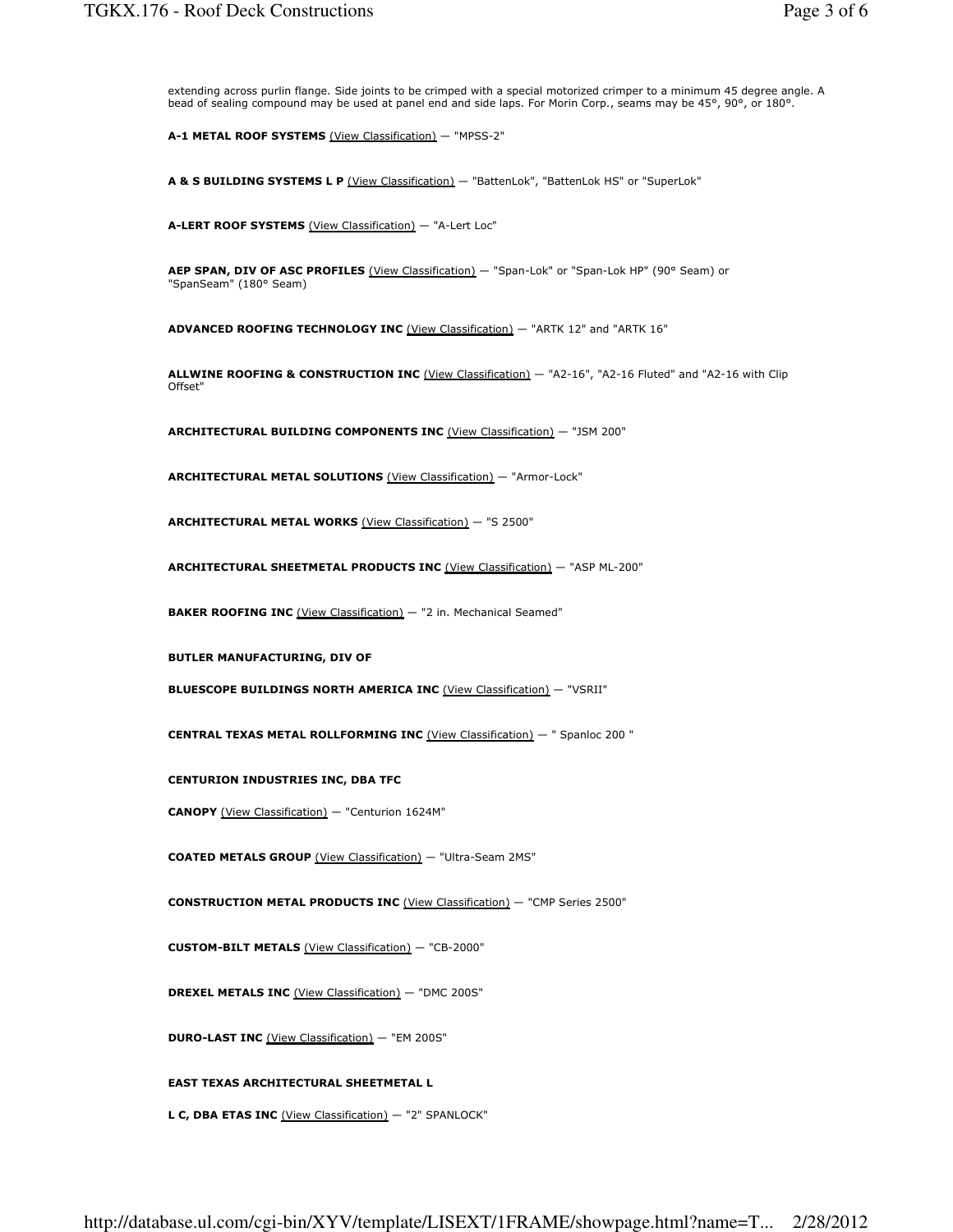ENGLERT INC (View Classification) — "Series 2500"

FABRAL INC (View Classification) - "PowerSeam"

J M METALS ROOFING MFRS (View Classification) - "JM 2.0"

KIRBY BUILDING SYSTEMS INC (View Classification) - "RoofLok" and "RoofLok Plus"

KNUDSON MFG INC (View Classification) — "ULTRALOK"

MBCI (View Classification) — "BattenLok", "BattenLok HS" or "SuperLok"

MESCO METAL BUILDINGS (View Classification) — "BattenLok", "BattenLok HS" or "SuperLok"

METAL-FAB MFG LLC (View Classification) — "Met-Fab III"

METAL PANEL SYSTEMS INC (View Classification) - "MP-200" or "UC6"

METAL ROOFING SYSTEMS INC (View Classification) - "MRS System 2500"

METAL SALES MFG CORP (View Classification) - "T-Span" or "T-Span 180" (180° Seam)

PITTMAN WALLER ROOFING CO INC (View Classification) - "US-200"

SAN ANTONIO QUALITY METALS (View Classification) - "ML-200"

STEELOX SYSTEMS L L C

MORIN CORP (View Classification) — "SLR-12", "SLR-14", "SLR-16"

NCI BUILDING SYSTEMS L P (View Classification) - "BattenLok", "BattenLok HS" or "SuperLok"

NEW TECH MACHINERY CORP (View Classification) — "SS210A"

NORTH COAST COMMERCIAL ROOFING SYSTEM

OF PA INC (View Classification) - "Series 2500"

PETERSEN ALUMINUM CORP (View Classification) - "Tite-Loc" and "Tite-Loc Plus"

PETERSEN DEAN COMMERCIAL INC (View Classification) - "2" Double Lock"

PMRS (View Classification) - "200MS"

PREMIUM PANELS INC (View Classification) - "Premium Lock 210A" or "P.L. 210A"

RIFFE METALS L L C (View Classification) - "Megaloc 2.0"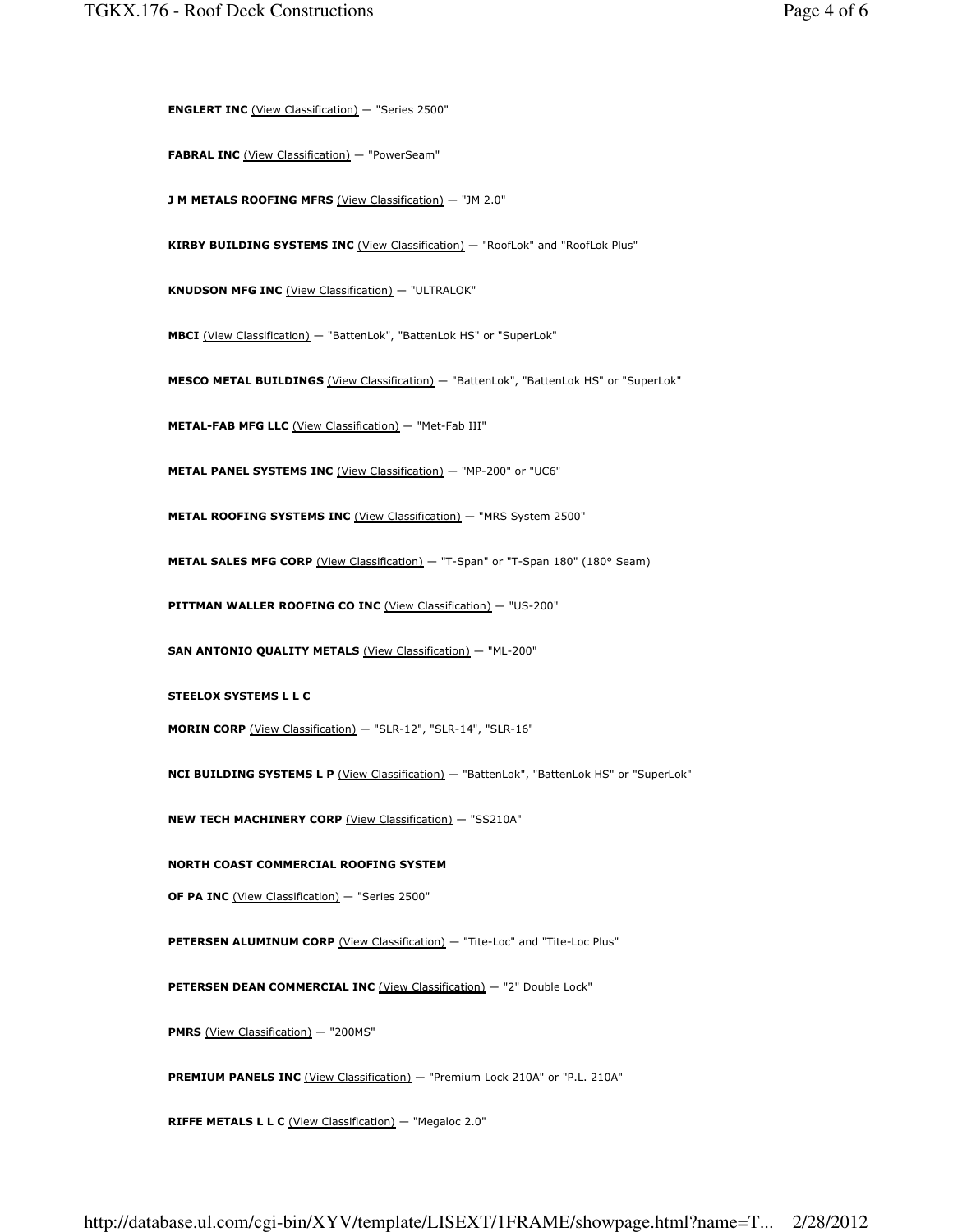ROL-TEC SYSTEMS INC (View Classification) — "ULTRALOK"

#### ROOFMASTERS ROOFING & SHEET METAL

CO INC (View Classification) — "Loc Master"

SHEFFIELD METALS INTERNATIONAL (View Classification) - "SMI 2" A Mechanical Seam"

SPANN ROOFING & SHEET METAL INC (View Classification) — "Spann Series 2500"

STEELOX SYSTEMS L L C (View Classification) — "Steelox LRX 262", "Steelox LRX 264", "Steelox PRX 262" or "Steelox PRX 264" (Fabricated from either coated or stainless steel)

#### STREAMLINE ROOFING & CONSTRUCTION

INC (View Classification) — "200MS"

SUPERIOR METAL SYSTEMS INC (View Classification) — "SMS 416"

TAYLOR METAL INC (View Classification) - "Mechanical Seam 200"

THE BRYER CO (View Classification) - "TBC-SUPERSEAM"

TREMCO INC (View Classification) — "TremLock VP Series II"

UNION CORRUGATING CO (View Classification) — "ML200"

UNITED STRUCTURES OF AMERICA INC (View Classification) — "Sure-Lok" or "Supreme-Lok"

U S METALS L L C (View Classification) — "US-210A"

VARCO PRUDEN BUILDINGS, DIV OF

BLUESCOPE BUILDINGS NORTH AMERICA INC (View Classification) — "SLR II"

ZIMMERMAN METALS INC (View Classification) — "SS2000"

2. Fasteners - For panel to purlin connections to be No. 12-14 by 1 in. self-drilling, self-tapping, hex-head plated steel screws with a separate 1/2 in. OD plated steel washer and a neoprene sealing washer. Spacing to be 16 in. OC with one fastener located 2 in. from the female side of each panel. Spacing at end lap to be in a 1-1/2, 3, 3-1/2, 3-1/2, 3-1/2, 1 in. pattern beginning from the female side rib.

2A. Roof Deck Fasteners\*(Panel Clips) — (Not Shown) Used with "Tite-Loc" or "Tite-Loc Plus" Panels.

PETERSEN ALUMINUM CORP (View Classification) — "Tite-Loc AR Fixed Clip" and "Tite-Loc AR Sliding Clip", "Tite-Loc Plus AR Fixed Clip" and "Tite-Loc Plus AR Sliding Clip".

3. Insulation  $-$  (Optional)  $-$  Any compressible blanket insulation, 4 in. max thickness before compression.

3A. (Optional) — An additional 2 in. max thickness of compressible blanket insulation may be used between purlins. The additional insulation shall not be sandwiched between the upper flange of the purlin and the roof deck panel.

4. Purlins — 0.056 in. min thickness steel (40,000 psi min yield strength).